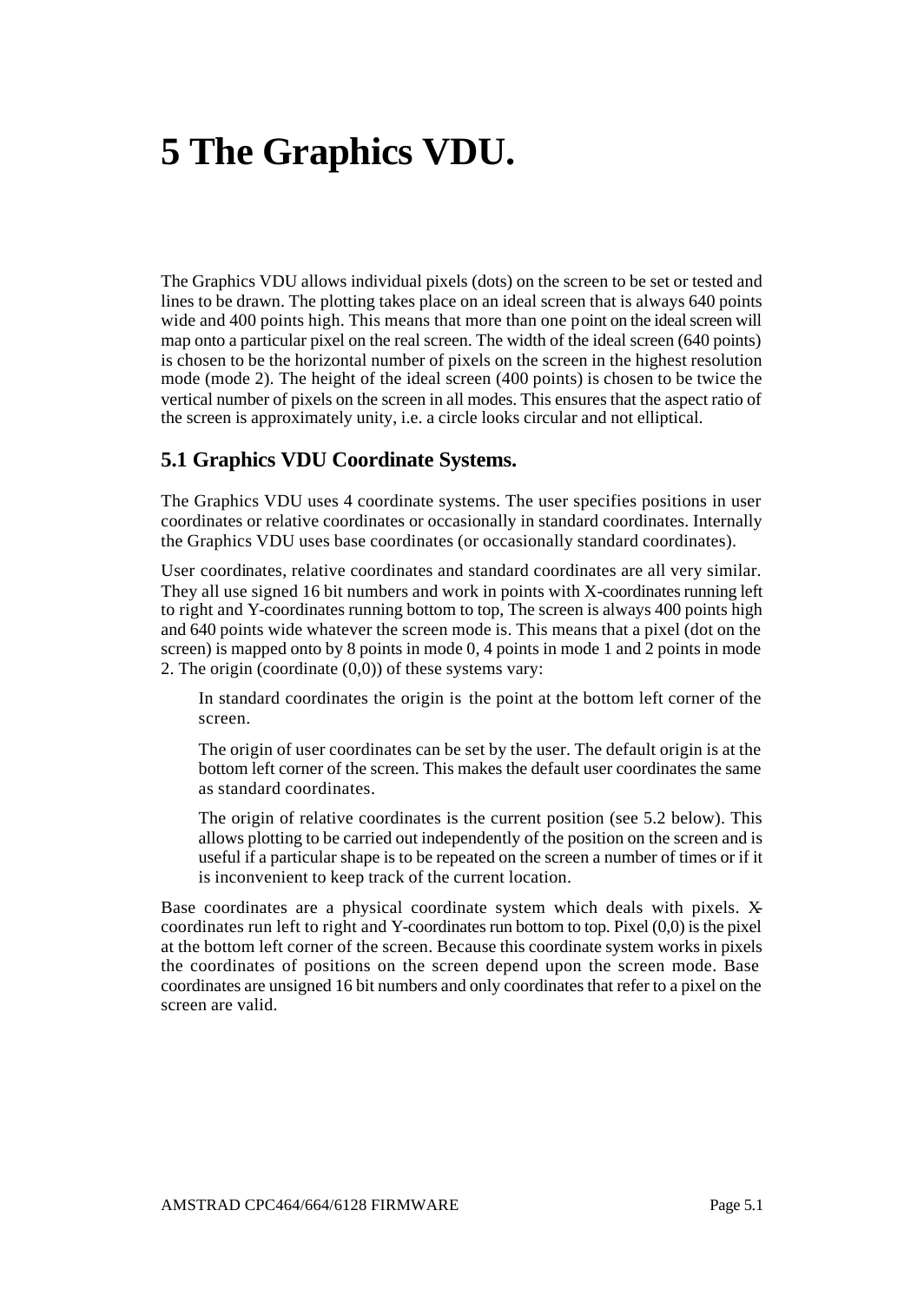Graphics routines convert from relative coordinates to user coordinates, if necessary, and then from user coordinates to base coordinates before accessing the physical screen. During the latter conversion there is a loss of accuracy because of the mapping of multiple points onto a single pixel. This could make shapes drawn on the screen appear asymmetrical (particularly circles) but the Graphics VDU avoids this by rounding the coordinates towards the user origin. Thus symmetrical shapes should be drawn symmetrically about the user origin to take advantage of the rounding. If the shape is not centred on the user origin then the asymmetry may reappear.

In V1.1 firmware it is possible to call GRA FROM USER to convert from user to base coordinates - this will make using routines in the lower level screen pack easier (e.g. SCR DOT POSITION, SCR HORIZONTAL, SCR VERTICAL).

## **5.2 The Current Graphics Position.**

The Graphics VDU stores a current position. This is the user coordinate of the last point specified to the Graphics VDU (or the origin after clearing the graphics window). The origin of relative coordinates is specified to be at this point, thus relative coordinates are an offset from the current position.

When drawing a line one end is at the position specified while the other end is at the current graphics position. When drawing a character on the screen using the graphics character write routine the character is placed with the current graphics position being the top left corner of the character.

After plotting or testing a point or drawing a line the current graphics position is moved to the position specified. After writing a' character the current graphics position is moved right by the width of a character ready for the next character to be written.

## **5.3 Graphics Pen and Paper Inks.**

The Graphics VDU has a pen (foreground) ink and a paper (background) ink. The graphics pen ink is used to plot pixels and to set foreground pixels when writing characters (see 5.6 below) and drawing lines (see 5.7 below). The graphics paper ink is used to clear the graphics window and to set background pixels when writing characters or drawing lines.

The pen and paper can be set to any ink valid in the current screen mode (see section 6.2). The default has the paper set to ink 0 and the pen set to ink 1. Changing the pen or paper ink does not change the screen it merely alters how pixels will be written in the future.

## **5.4 Graphics Write Mode.**

Pixels plotted by the Graphics VDU are plotted using the current graphics write mode. This specifies how the ink to be plotted interacts with the ink a pixel is currently set to.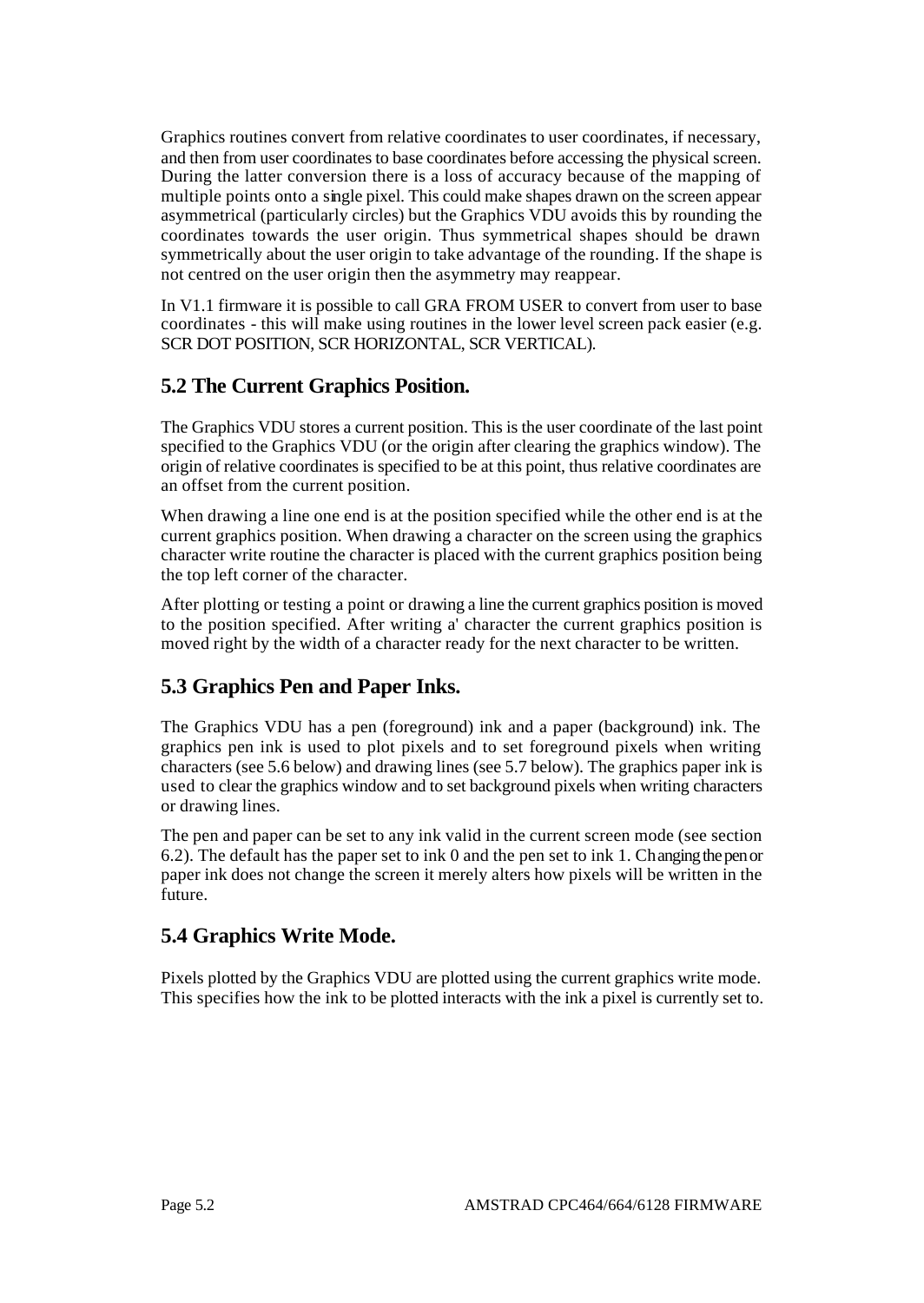There are four write modes:

| $0:$ FORCE:      | NEW -      | $=$                       | <b>INK</b>         |
|------------------|------------|---------------------------|--------------------|
| 1: EXCLUSIVE-OR: | <b>NEW</b> | $\equiv$                  | <b>INK</b> xor OLD |
| 2:AND:           | NEW.       | $\mathbf{r} = \mathbf{r}$ | INK and OLD        |
| 3:OR:            | <b>NEW</b> | $\equiv$                  | INK or OLD         |

NEW is the ink that the pixel will be set to. OLD is the ink that the pixel is currently set to. INK is the ink that is to be plotted.

The default Graphics write mode is FORCE mode. The Text VDU always sets pixels as if it is operating in this mode. Also the graphics window is cleared by writing in FORCE mode irrespective of the actual write mode.

Provided that suitable ink settings are chosen, AND mode and OR mode allow particular bits in a pixel to be cleared or set. This allows the Graphics VDU to write in 'bit planes' and by choosing the colours of the inks carefully overlapping shapes can be drawn and automatically hidden behind one another.

If the inks are chosen suitably, EXCLUSIVE-OR mode can be used to plot over the current contents of the screen. It is also useful because a shape can be removed from the screen by redrawing it since exclusive-oring with the same ink twice restores the original setting of a pixel.

The graphics write mode may be set by calling SCR ACCESS or by using a control code (see Appendix VII).

## **5.5 Graphics Window.**

The Graphics VDU allows a single window to be specified. This allows the user to mix text and graphics on the screen without them interfering with each other. If the text windows are allowed to overlap the graphics window then the contents of the graphics window will be moved when the text windows are rolled. The graphics window cannot be rolled.

When plotting points, drawing lines or writing characters no pixel outside the graphics window is ever written. Unlike the text windows no action is taken to force a point inside the window - actions outside the window will be lost. Conversely, when testing points, points outside the window are all deemed to be set to the current graphics paper ink. Points inside the window are written and read as expected.

The graphics window is related to a specific area of the screen and not to the user coordinate system. Thus, changing the origin of the user coordinate system will not move the location of the window on the screen although it does change the user coordinates of points in the window.

The default graphics window, set at EMS and after changing screen mode, covers the whole of the screen.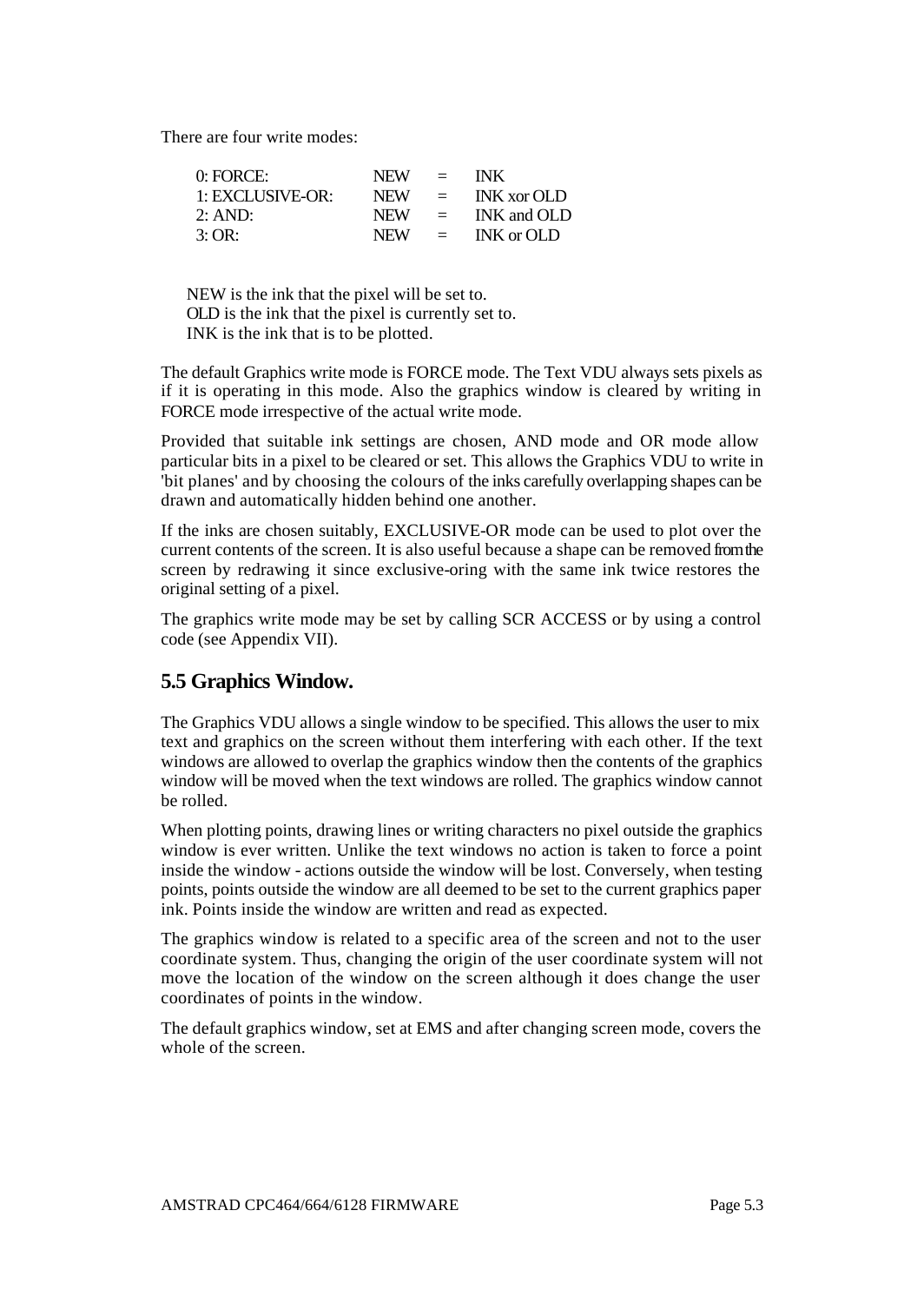## **5.6 Writing Characters.**

The Graphics VDU write character routine draws a character with the current graphics position at the top left corner of the character. The current position is moved right by the width of a character in the current screen mode. The distance moved varies; in mode 0 it is 32 points; in mode 1, 16 points; and in mode 2, 8 points. Control codes, characters 0..31, are printed and are not obeyed.

In V1.0 firmware the character is always written opaquely irrespective of what mode the Text VDU is using to write characters, i.e. The character background is set to the graphics paper ink and the foreground is set to the graphics pen ink. However, the current graphics write mode is used to plot the pixels in the character (see 5.4 above).

In V1.1 firmware the foreground to the character is always written in the graphics pen ink using the current graphics write mode. How the background to the character is written depends on the background write mode set by calling GRA SET BACK. If the background mode is opaque then the background to the character is written in the graphics paper ink using the current graphics write mode. If the background mode is transparent then the background pixels are not plotted at all, the current settings of these pixels are left unchanged.

#### **5.7 Drawing Lines** (Only applicable to V 1. 1 firmware)

The Graphics VDU has a number of options that affect the way that lines are drawn on the screen. These include the background write mode, the first point mode, the line mask and the graphics write mode.

The line mask is an 8 bit, bit significant value that specifies whether pixels on the line are foreground or background. If the bit of the mask corresponding to a pixel is one then the pixel is foreground. If the bit is zero then the pixel is background. The mask is used repeatedly along the length of the line. i.e. Bit 7 of the mask corresponds to pixels 1, 9, 17,... of the line, bit 6 to pixels 2, 10, 18,... etc.

Foreground pixels of a line are plotted in the graphics pen ink using the graphics write mode. How background pixels are plotted depends upon the background write mode. If the background mode is opaque then the background pixels are plotted in the graphics paper ink using the graphics write mode. If the background mode is transparent then the pixels are not plotted at all, the current settings of the pixels are left unchanged.

The first point mode specifies whether the pixel at the current graphics position is to be included in the line or not. Not plotting the first pixel of a line is particularly useful for drawing lines when the graphics write mode is XOR. For instance, the corner pixels of a box will be plotted twice if the first pixels of lines are plotted and this will result in these pixels not being set in XOR mode.